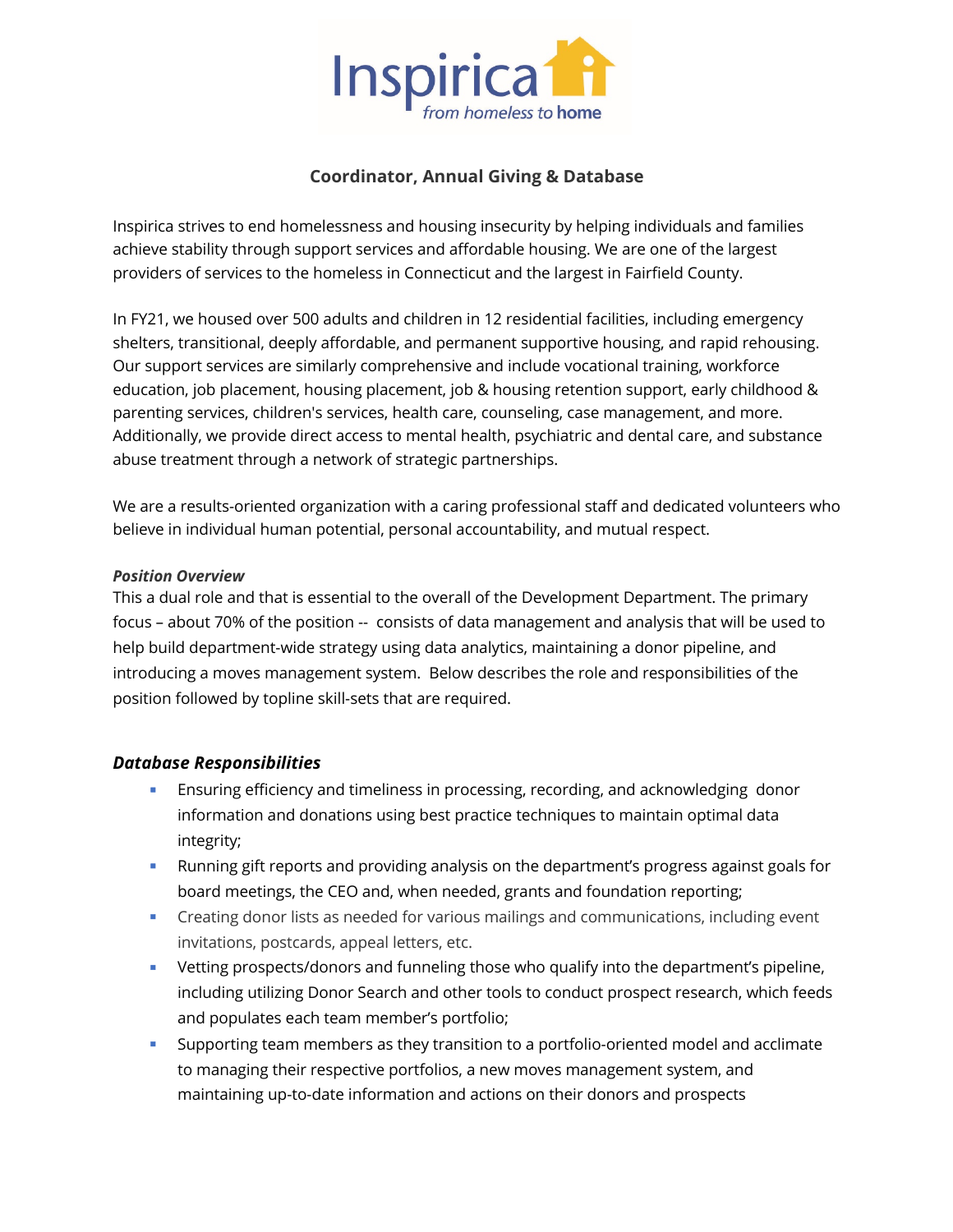- **Revising and modifying protocols around the database and data entry which all team** members will be expected to follow;
- § Working with the Finance Office to ensure reconciliation of gifts/donations, gift counting posting, and processing gifts, to maintain reporting accuracy as well as ensuring timely donor acknowledgement; and
- § Working with the Department head to establish long term goals and objectives, strategize annual campaigns such as the year-end appeal, online giving and in-kind donations.

## *Annual Fund Responsibilities*

- **•** Plan, organize, implement, and evaluate a strategic annual giving program that primarily raises unrestricted gifts for Inspirica. Success in this role directly effects the donor pipeline and future major gifts;
- **Focus on building a year-round fundraising plan for the Annual Fund, including goals,** strategies, and programming that aims to build and engage Inspirica's donor base
- § Grow and expand the annual fund through a variety of means including identifying, cultivating, and stewarding relationships with established and new donors, as well as identifying potential campaign and planned giving prospects;
- **In coordination with Marketing and Communications, create and manage a** calendar/schedule of multidimensional appeals that leverages digital and online solicitation campaigns, annual appeal, and end of year mail appeal
- **•** Prepare and produce all development solicitation mailings as well as an effective process to ensure donor acknowledgment letters, recognition in the Annual Report, and the delivery of any necessary reports and communications, such as pledge reminders, to appropriate constituents; and
- § Perform a comprehensive analysis of the Annual Fund results and makes recommendations for program changes for the following year.

## **Qualifications**

- Bachelor's degree
- **Minimum two-year's experience working in a development role.**
- **■** Experience and highly proficient at managing, working with, and organizing databases, including running queries, data entry, etc. Raiser's Edge preferred.
- **EXTED** Attention to detail, accuracy, and proficiency with regard to handling data and executing reports.
- Proficient on Microsoft office with emphasis on Word and Excel.
- Strong communications skills, both written and verbal.
- **•** Strong process, planning and implementation skills.
- Creative problem solver and strategic thinker.